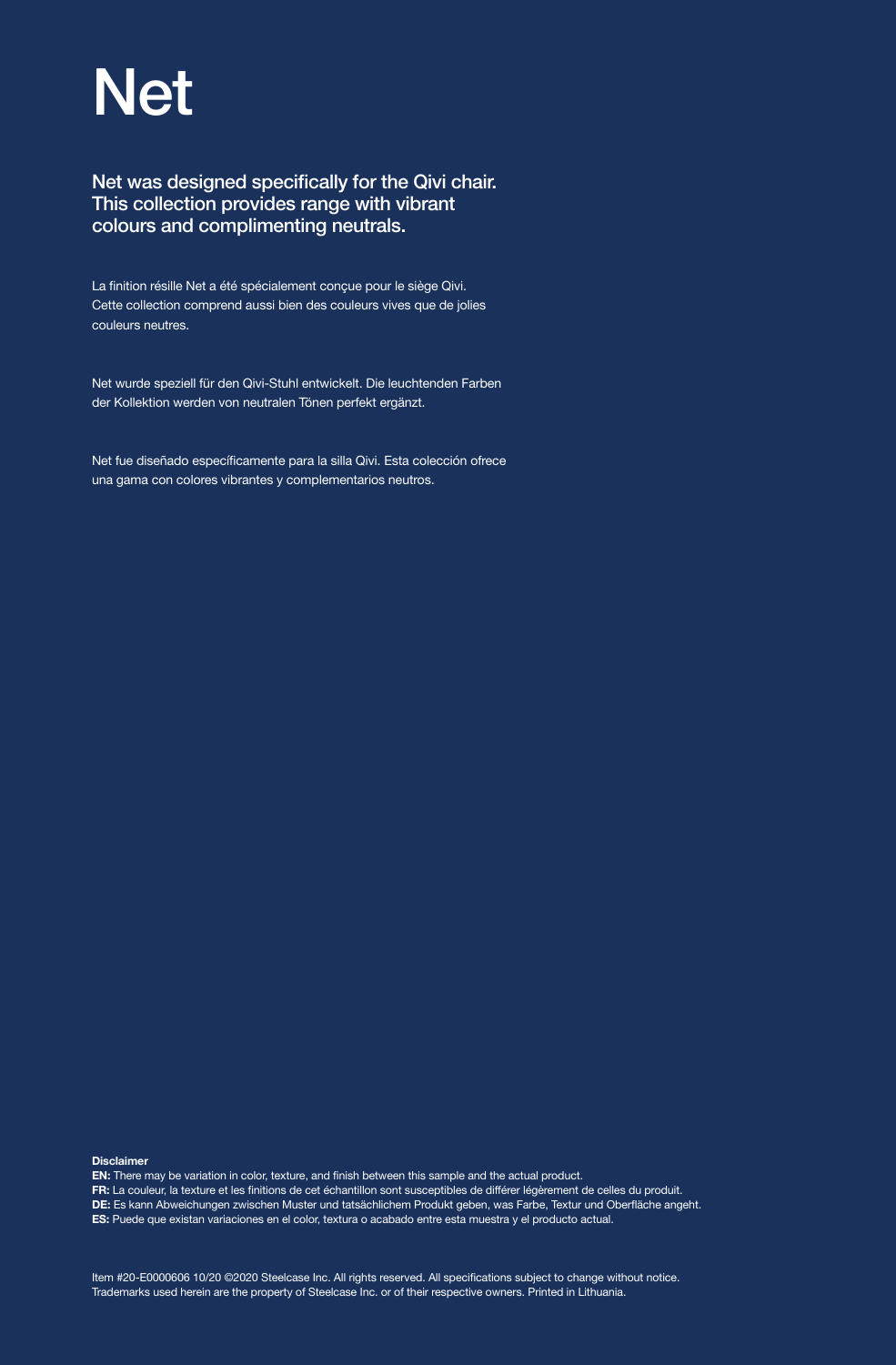Jungle Jungle **Dschungel** Selva 16 12 Deacock 11 and the Supple Green 2015 and Jungle 2015 12 Deacock 2016 11





AMER | EMEA | APAC

AMER | EMEA | APAC



**Coconut** Coco

Vert pomme Apfelgrün Verde manzana



08 Royal Blue 09 Bleu royal Könisgblau Azul real







Peacock Bleu paon Pfau<sup>1</sup> Pavo real







Pepper Poivre Pfeffer Pimienta

For brand and product availability, please visit https://finishlibrary.steelcase.com/eu\_en For brand and product availability, please visit https://finishlibrary.steelcase.com/eu\_en

Black Noir Schwarz Negro

Lagoon

Lagon Lagune Laguna 15 Blue Jay

Bleu geai Kobaltblau Azul arrendajo